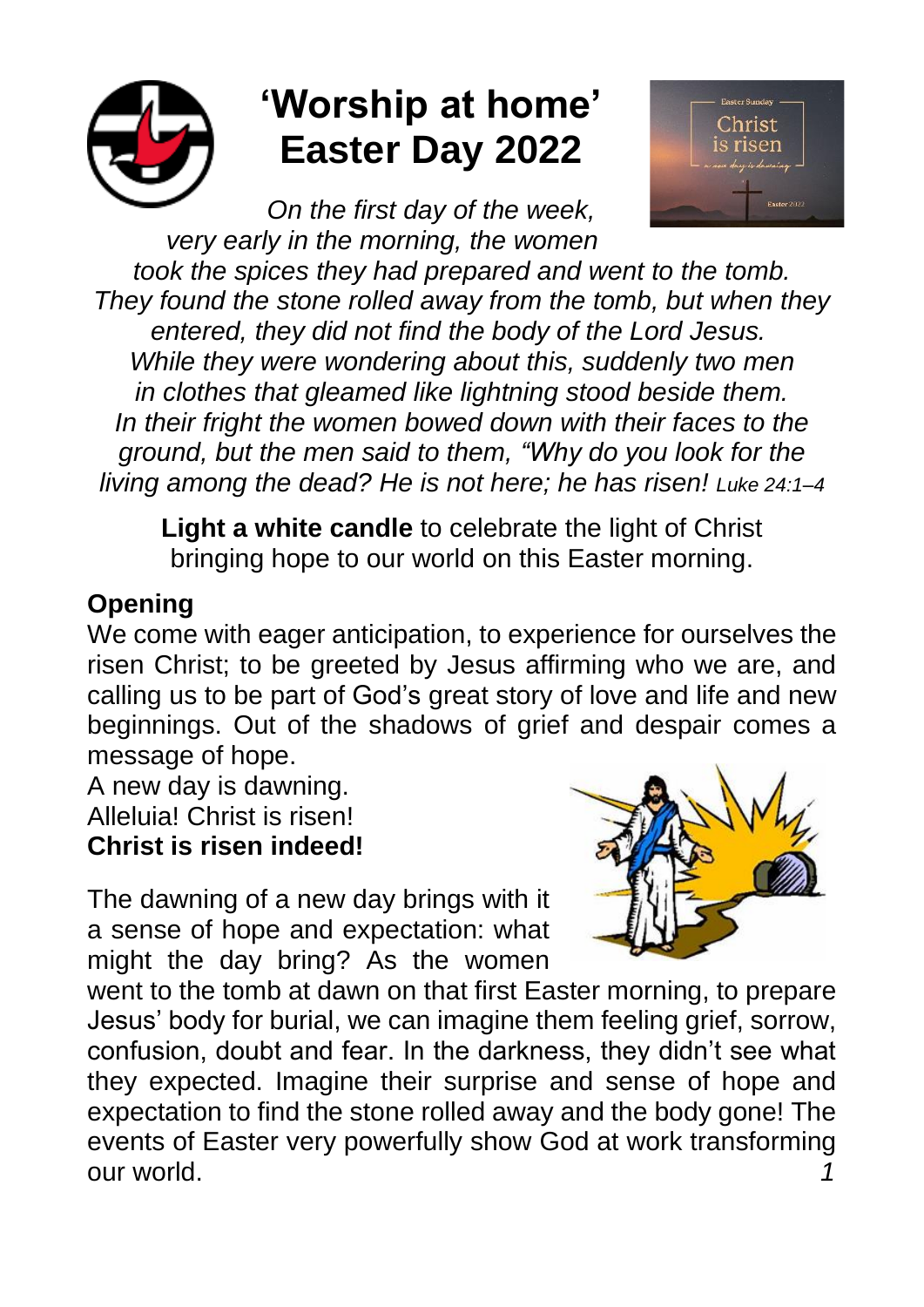Easter very powerfully reminds us of who we truly are. In times of struggle and despair, we are people who can find the hope of new opportunities. In Christ's resurrection, we experience the power of God and the truth that life is stronger than death; love is greater than hate; forgiveness overcomes judgement; and that the fear and pain of our lives are transient and do not represent the final reality. Easter brings the promise of new beginnings.

## **Where do you see new possibilities and new beginnings?**

#### **What might be the new things God is about to do? In your life? In your community? In our church?**

#### **Isaiah 65:17-25**

*"See, I will create new heavens and a new earth. The former things will not be remembered, nor will they come to mind. But be glad and rejoice forever in what I will create, for I will create Jerusalem to be a delight and its people a joy. I will rejoice over Jerusalem and take delight in my people; the sound of weeping and of crying will be heard in it no more. "Never again will there be in it an infant who lives but a few days, or an old man who does not live out his years; the one who dies at a hundred will be thought a mere child; the one who fails to reach a hundred will be considered accursed. They will build houses and dwell in them; they will plant vineyards and eat their*  *fruit. No longer will they build houses and others live in them, or plant and others eat. For as the days of a tree, so will be the days of my people; my chosen ones will long enjoy the work of their hands. They will not labour in vain, nor will they bear children doomed to misfortune; for they will be a people blessed by the LORD, they and their descendants with them. Before they call I will answer; while they are still speaking I will hear. The wolf and the lamb will feed together, and the lion will eat straw like the ox, and dust will be the serpent's food. They will neither harm nor destroy on all my holy mountain," says the LORD.* 

*New International Version*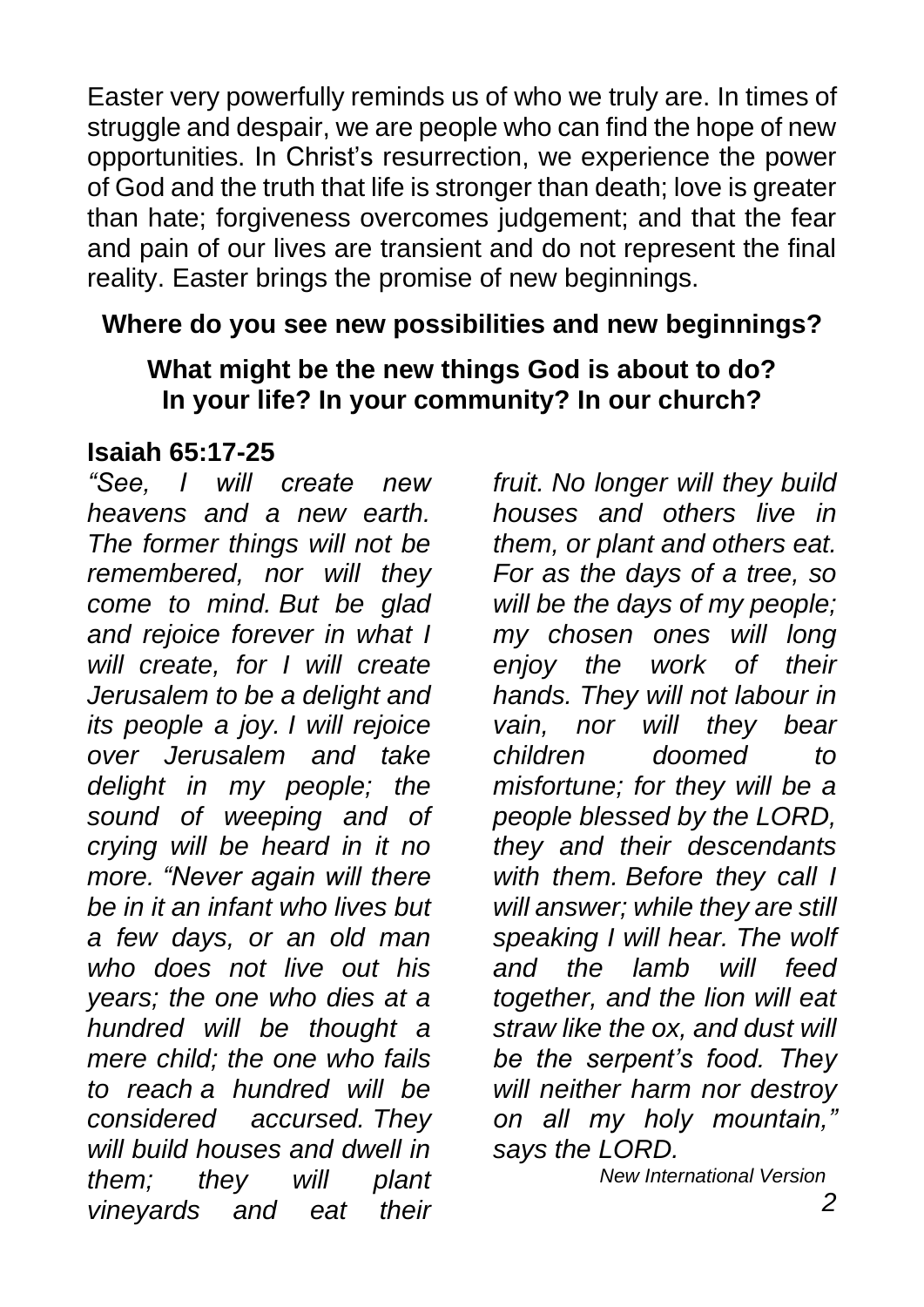#### **Reflect on the situations of darkness, conflict and pain you see around you.**

Hold these images before God, praying that God will transform these struggles with the promise of peace, justice and love.

Easter reminds us that God is the God of new beginnings, bringing hope and light to us all. God is yet to do new things amongst us and



within us. A new day is dawning, and over the shadow of darkness comes a glimmer of light, reaching over the horizon in an ever-spreading blaze of warmth and radiance, bringing hope to our world. A time is coming when conflict, brokenness and illness will not define who we are; a time is coming when the earth will flourish and there will be plenty for all; a time is coming when we will live together in peace, all creation reconciled, one in Christ; a time is coming when death will give way to new life, darkness will turn to light, and grief will be transformed to joy. As the people of God, this brings us hope, and an assurance of who we are, and who we can be, redeemed in Christ.

A time is coming:

**a new day is dawning.**

A time is coming:

**when light will transform our darkness.**

A time is coming:

**when joy will ease the pain of grief.**

A time is coming:

**when new life will spring forth from death.** A time is coming:

**when the earth will flourish and all will be reconciled in Christ.**

A new day is dawning: Alleluia! Christ is risen! **Christ is risen indeed!** *3*